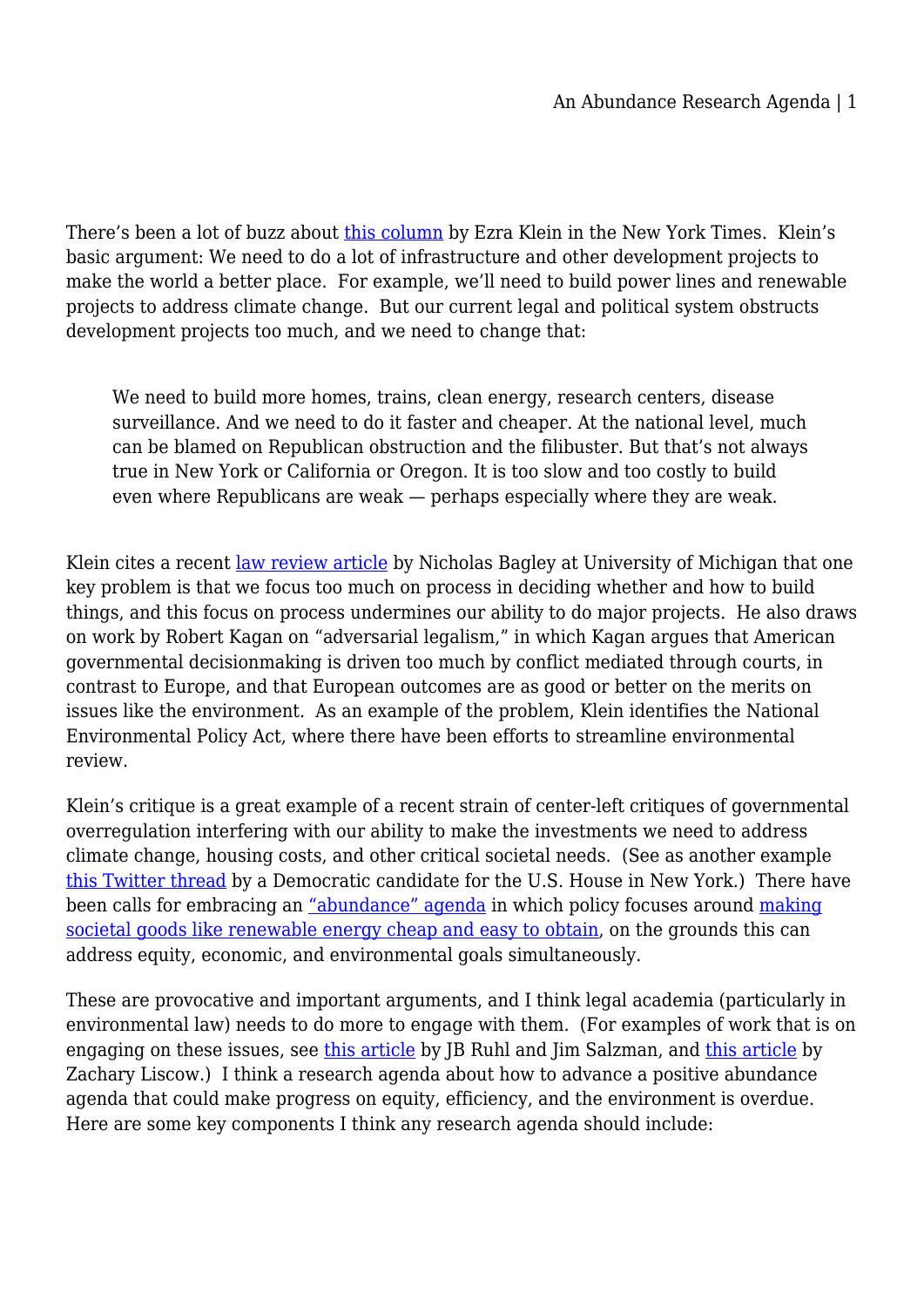- What are the real obstacles to doing large infrastructure projects in the US cheaply, well, and quickly? Is it really environmental review? There's been some initial research on [the issue in the context of mass transit projects](https://transitcosts.com/), and here it looks like the issue is multi-faceted, including issues around labor, public contracting, local control and input into decisionmaking, a desire to make new projects "perfect," and a whole lot more than just litigation and environmental red tape. Likewise,  $I$  have been [studying housing development approval processes in California cities with colleagues](https://papers.ssrn.com/sol3/papers.cfm?abstract_id=3956250) for years. While we do not tackle large infrastructure projects in this work, we do look at how cities apply both their law and environmental review law to large mixed-use and residential development proposals. Our findings indicate that although environmental review and litigation are part of the story, it seems that a much bigger part of the story—at least in the housing context—is local control over land-use regulation, and the politics of local control.
- What is the broader political context around infrastructure and development in the United States? If the tentative conclusions above are correct, then we need to look more broadly than tweaks to individual laws to understand what is going on. The laws are likely symptoms of a broader dynamic that ultimately needs to be addressed. Here, it seems that real changes in the politics in the United States in the 1960s and 1970s that combined distrust of government and increased local control over decisionmaking helped cause a qualitative change in how government projects occurred.
- What are the comparative lessons to be drawn here? As noted above, commentators have often pointed out that major infrastructure projects happen more cheaply and quicker in other countries than in the United States. But I'd also note that some of the facile claims made in these debates – e.g., that Europe has equal environmental performance to the United States so what we're doing must clearly be wrong – are not necessarily true. For instance, European cities [consistently have worse air pollution](https://www.nytimes.com/2016/05/12/science/who-says-europe-trails-us-in-reducing-air-pollution.html) than US cities.
- The political and legal changes in the 1960s and 1970s didn't happen out of the blue. They responded to real flaws in the old system, flaws around both equity and environmental performance. Urban renewal and interstate highway construction are just two examples of major, twentieth century infrastructure projects that had devastating impacts on underserved communities. Highway construction and largescale oil development produced major environmental impacts like sprawling cardependent suburbs and oil spills. How do we make changes to the system that allow for cheaper, better development that still responds to equity and environmental needs?
- Finally, implicit in the abundance agenda is an assumption that we want to facilitate "good" development, but not "bad" development. After all, it was tools like NEPA that